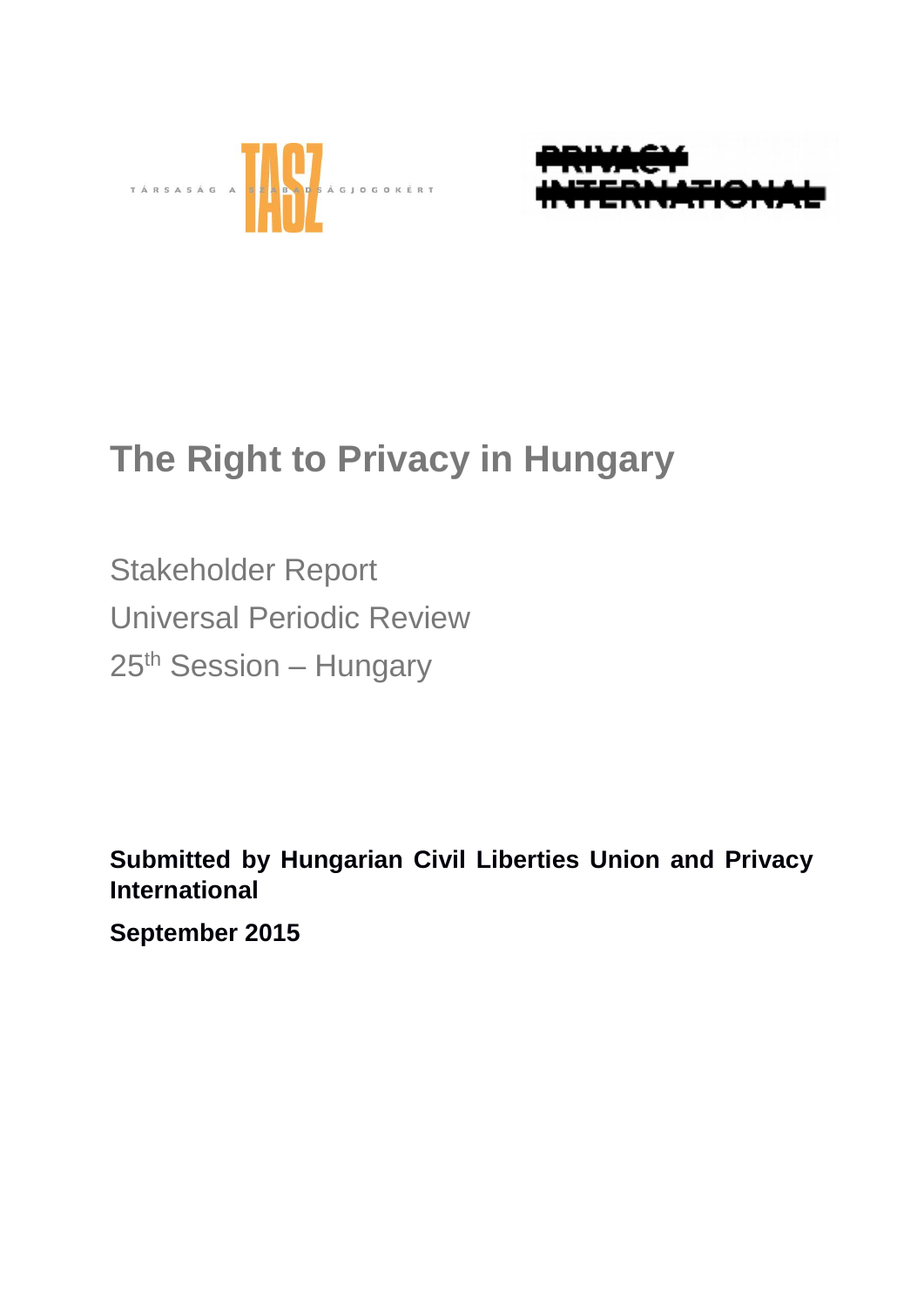## **I. Introduction**

- 1. This stakeholder report is a submission by the Hungarian Civil Liberties Union (HCLU) and Privacy International (PI). HCLU is a human rights organisation that takes stand against undue interference and misuse of power by those in positions of authority. PI is a human rights organisation that works to advance and promote the right to privacy and fight surveillance around the world.
- 2. HCLU and PI wish to bring concerns about the protection and promotion of the right to privacy in Hungary before the Human Rights Council for consideration in Hungary's upcoming review.

# **The right to privacy**

- 3. Privacy is a fundamental human right, enshrined in numerous international human rights instruments.<sup>1</sup> It is central to the protection of human dignity and forms the basis of any democratic society. It also supports and reinforces other rights, such as freedom of expression, information and association.
- 4. Activities that restrict the right to privacy, such as surveillance and censorship, can only be justified when they are prescribed by law, necessary to achieve a legitimate aim, and proportionate to the aim pursued.<sup>2</sup>
- 5. As innovations in information technology have enabled previously unimagined forms of collecting, storing and sharing personal data, the right to privacy has evolved to encapsulate State obligations related to the protection of personal data.<sup>3</sup> A number of  $interhational$  instruments enshrine data protection principles.<sup>4</sup> and many domestic legislatures have incorporated such principles into national law.<sup>5</sup>

# **Follow up to the previous UPR**

**<sup>.</sup>** 1 Universal Declaration of Human Rights Article 12, United Nations Convention on Migrant Workers Article 14, UN Convention of the Protection of the Child Article 16, International Covenant on Civil and Political Rights, International Covenant on Civil and Political Rights Article 17; regional conventions including Article 10 of the African Charter on the Rights and Welfare of the Child, Article 11 of the American Convention on Human Rights, Article 4 of the African Union Principles on Freedom of Expression, Article 5 of the American Declaration of the Rights and Duties of Man, Article 21 of the Arab Charter on Human Rights, and Article 8 of the European Convention for the Protection of Human Rights and Fundamental Freedoms; Johannesburg Principles on National Security, Free Expression and Access to Information, Camden Principles on Freedom of Expression and Equality.

<sup>2</sup> Universal Declaration of Human Rights Article 29; General Comment No. 27, Adopted by The Human Rights Committee Under Article 40, Paragraph 4, Of The International Covenant On Civil And Political Rights, CCPR/C/21/Rev.1/Add.9, November 2, 1999; see also Martin Scheinin, "Report of the Special Rapporteur on the promotion and protection of human rights and fundamental freedoms while countering terrorism," 2009, A/HRC/17/34.

<sup>3</sup> Human Rights Committee general comment No. 16 (1988) on the right to respect of privacy, family, home and correspondence, and protection of honour and reputation (art. 17).

<sup>4</sup> See the Council of Europe Convention for the Protection of Individuals with regard to Automatic Processing of Personal Data (No. 108), 1981; the Organization for Economic Co-operation and Development Guidelines on the Protection of Privacy and Transborder Data Flows of Personal Data (1980); and the Guidelines for the regulation of computerized personal data files (General Assembly resolution 45/95 and E/CN.4/1990/72)

<sup>5</sup> As of December 2013, 101 countries had enacted data protection legislation: David Banisar, National Comprehensive Data Protection/Privacy Laws and Bills 2014 Map (January 28, 2014). Available at SSRN[: http://ssrn.com/abstract=1951416](http://ssrn.com/abstract=1951416) or <http://dx.doi.org/10.2139/ssrn.1951416>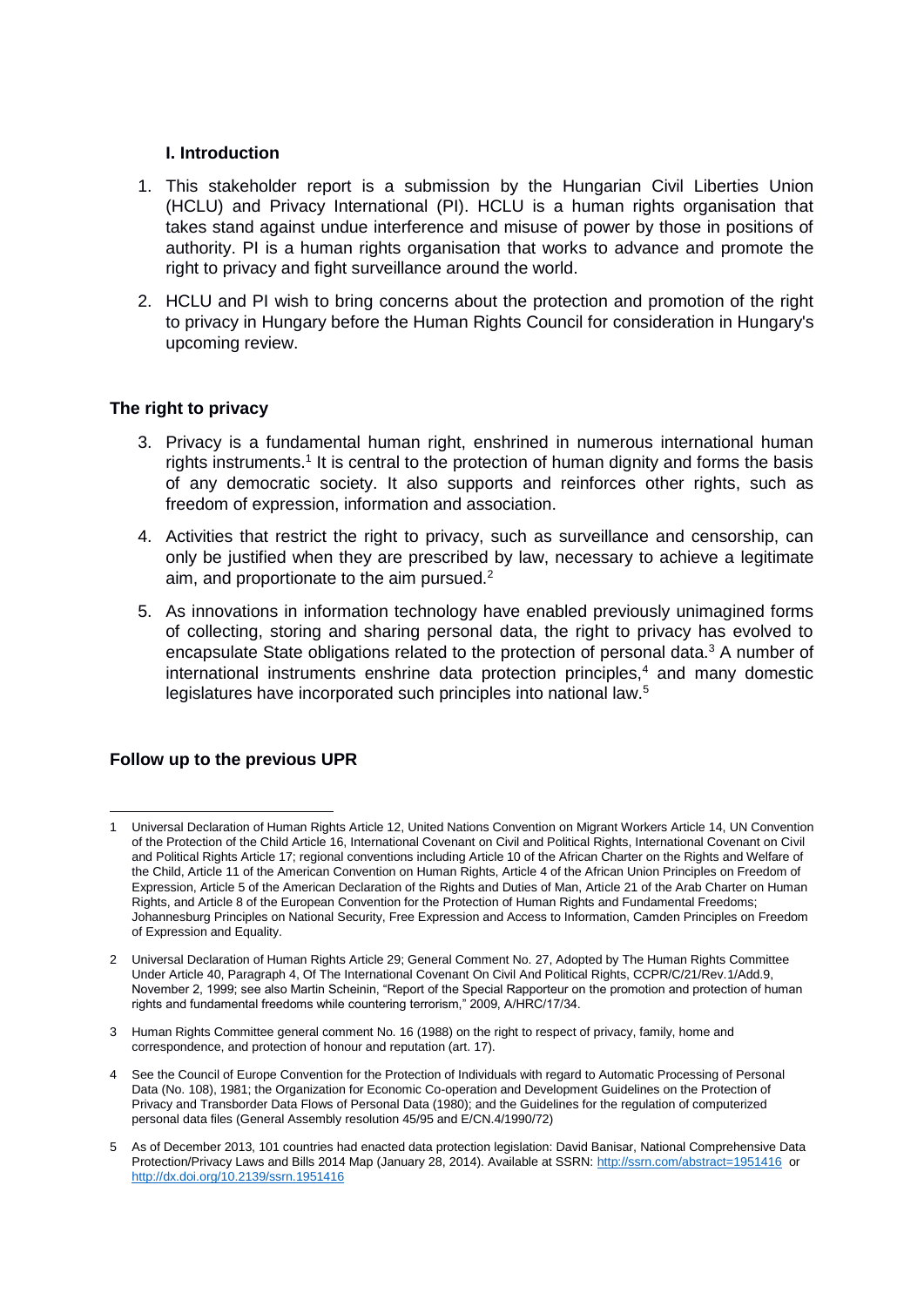6. In the first UPR review of Hungary, the issue of privacy was not directly addressed in the state report, the UN report or other stakeholders reports. No recommendations pertaining to the right to privacy were made, although a number of recommendations related to freedom of expression were raised.

## **Domestic laws related to privacy**

7. Article 6 of the Hungarian Fundamental law recognizes the right to privacy (paragraph 1.) and the right to protection of personal data (paragraph 2.). The means by which these fundamental rights are effected are laid down by Act CXII of 2011 on informational self-determination and freedom of information. Nonetheless, there are many sectoral laws affecting the rights to privacy and protection of personal data.

## **International obligations relating to privacy**

- 8. Hungary ratified the International Covenant on Civil and Political Rights ('ICCPR'), which in Article 17 provides that "no one shall be subjected to arbitrary or unlawful interference with his privacy, family, home or correspondence, nor to unlawful attacks on his honour and reputation".
- *9.* Hungary is a member of the Council of Europe. It ratified the European Convention on Human Rights in 1992. Article 8 reads:

*"1. Everyone has the right to respect for his private and family life, his home and his correspondence.* 

*2. There shall be no interference by a public authority with the exercise of this right except such as it is in accordance with the law and is necessary in a democratic society in the interests of national security, public safety or the economic wellbeing of the country, for the prevention of disorder or crime, for the protection of health or morals, or for the protection of the rights and freedoms of others."*

- 10. Hungary also ratified the Convention for the Protection of Individuals with Regard to Automatic Processing of Personal Data (ETS No. 108).
- 11. Hungary is bound to the Charter of Fundamental Rights of the European Union, Articles 7 and 8 of which relate to the right to privacy and the protection of personal data respectively.

## **II. Areas of concern**

#### **Inadequate authorisation of surveillance for the purpose of national security**

12. There are two types of intelligence surveillance powers in Hungary: secret surveillance for the purposes of criminal investigation, and secret surveillance for the purposes of national security. There are differences between the two regarding the pre-conditions thereto, the relevant state agencies mandated to conduct such surveillance, the external authorization or warranty procedure, and the oversight and control mechanisms. The HCLU and PI's main concerns relate to surveillance for the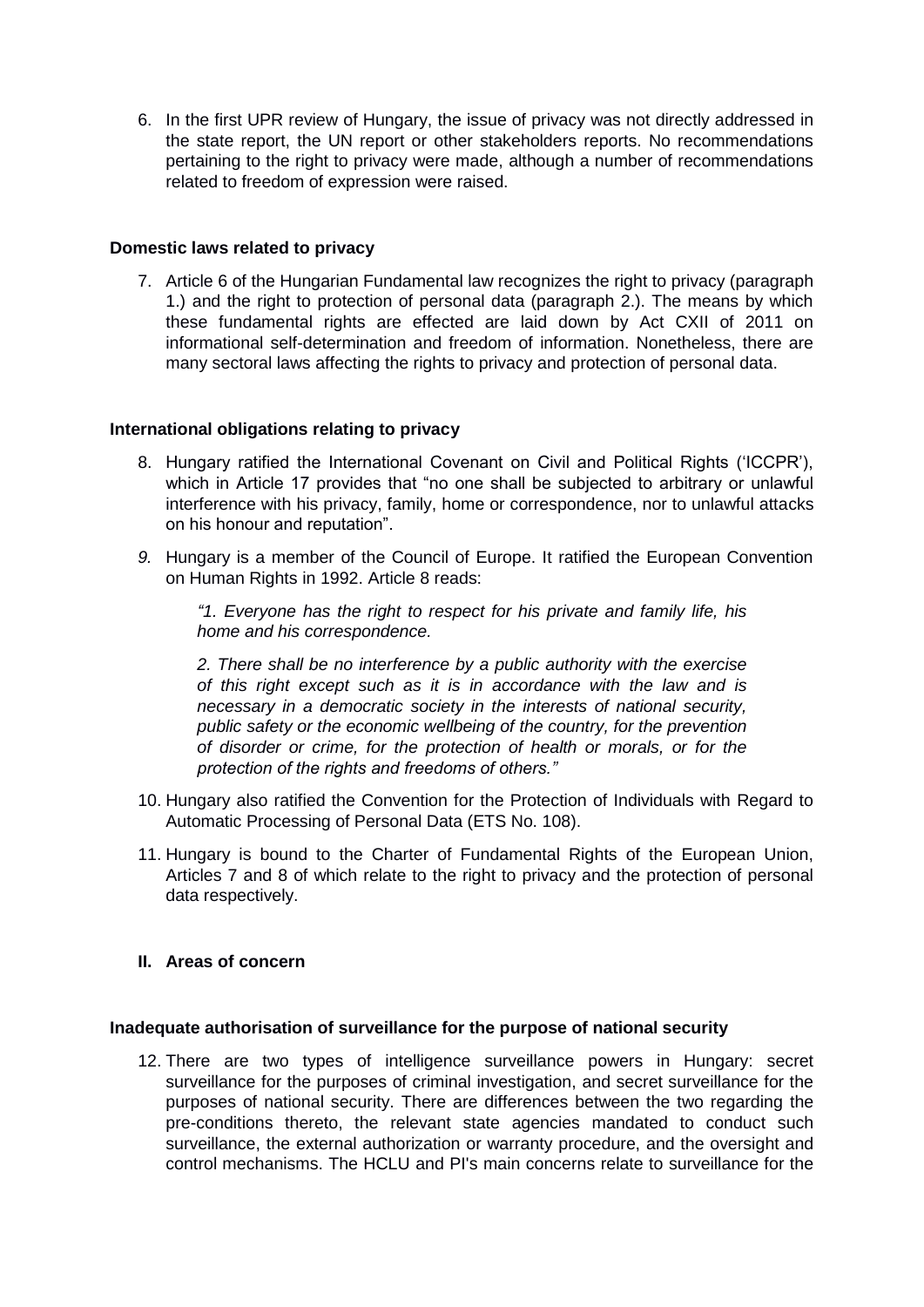purposes of national security, from which lack judicial authorisation and oversight are effectively absent

- 13. For the purpose of national security, Act 125 of 1995 on the National Security Services<sup>6</sup> primarily allows the "National Security Services" to carry out secret surveillance. These are four agencies set up by the law with different duties: the Information Office, the Constitution Protection Office, the Military National Security Service and the Specialised National Security Service. According to Act XXXIV of 1994 on the Police, $<sup>7</sup>$  the Counter Terrorism Centre, a separate part of the Hungarian</sup> police, is also allowed to use secret surveillance methods for criminal and noncriminal investigatory purposes.
- 14. The National Security Services and the Counter Terrorism Centre may request data from any public or private institutions or organisations, which are under a legal obligation to provide such information or allow the relevant agencies direct access to it. Further, according to the Act on National Security Services, the organisation or company disclosing data to the National Security Services and the Counter Terrorism Centre or allowing them to inspect data must not inform the person concerned or disclose any information (including aggregate data or statistics) in relation to such cooperation.
- 15. To facilitate surveillance, telephone or internet service providers have an obligation to store traffic data and make it available to national intelligence authorities (see further details in the section below.)
- 16. There is no requirement for prior judicial authorisation of surveillance for purposes of national security by the Counter Terrorism Centre and in some cases by National Security Services. Instead, the authorisation is provided by the Minister of Justice. This decision is not subject to appeal.
- 17. The Hungarian Constitutional Court did not find this lack of judicial authorisation contrary to the Hungarian Constitution and, following the Constitutional Court judgment, the case is now pending before the European Court of Human Rights.<sup>8</sup>

#### **Computer Network Exploitation**

18. Because of the secrecy surrounding state surveillance, the full range of digital surveillance techniques employed by the security services in Hungary are unknown. However, there are reports that sophisticated malware marketed by the Italian and German companies Hacking Team and Gamma International is currently or has previously been in use by security services in Hungary. In August 2014, it was revealed that the Hungarian secret service was on the list of clients of the Gamma International's Finfisher product. Freedom of Information requests by journalists to obtain the publication of some information on the deployment of these software were

**<sup>.</sup>** 6 Most recent English version available at: [http://english.nmhh.hu/dokumentum/150102/125\\_1995\\_torv\\_eng\\_lekt\\_20070515.pdf](http://english.nmhh.hu/dokumentum/150102/125_1995_torv_eng_lekt_20070515.pdf)

<sup>7</sup> Available a[t:http://net.jogtar.hu/jr/gen/hjegy\\_doc.cgi?docid=99400034.TV](http://net.jogtar.hu/jr/gen/hjegy_doc.cgi?docid=99400034.TV)

<sup>8</sup> In a pending case against Hungary before the European Court of Human Rights the [petitioners allege](http://www.i-m.mx/szabomat/SzaboAndVissyVHungary/) that the power to collect intelligence information upon citizens based on a simple ministerial authorisation but without a court warrant violates their rights under Article 8 of the European Convention on Human Rights. See case Szabó and Vissy v. Hungary, Application no. 37138/14, communicated on 12 June 2014.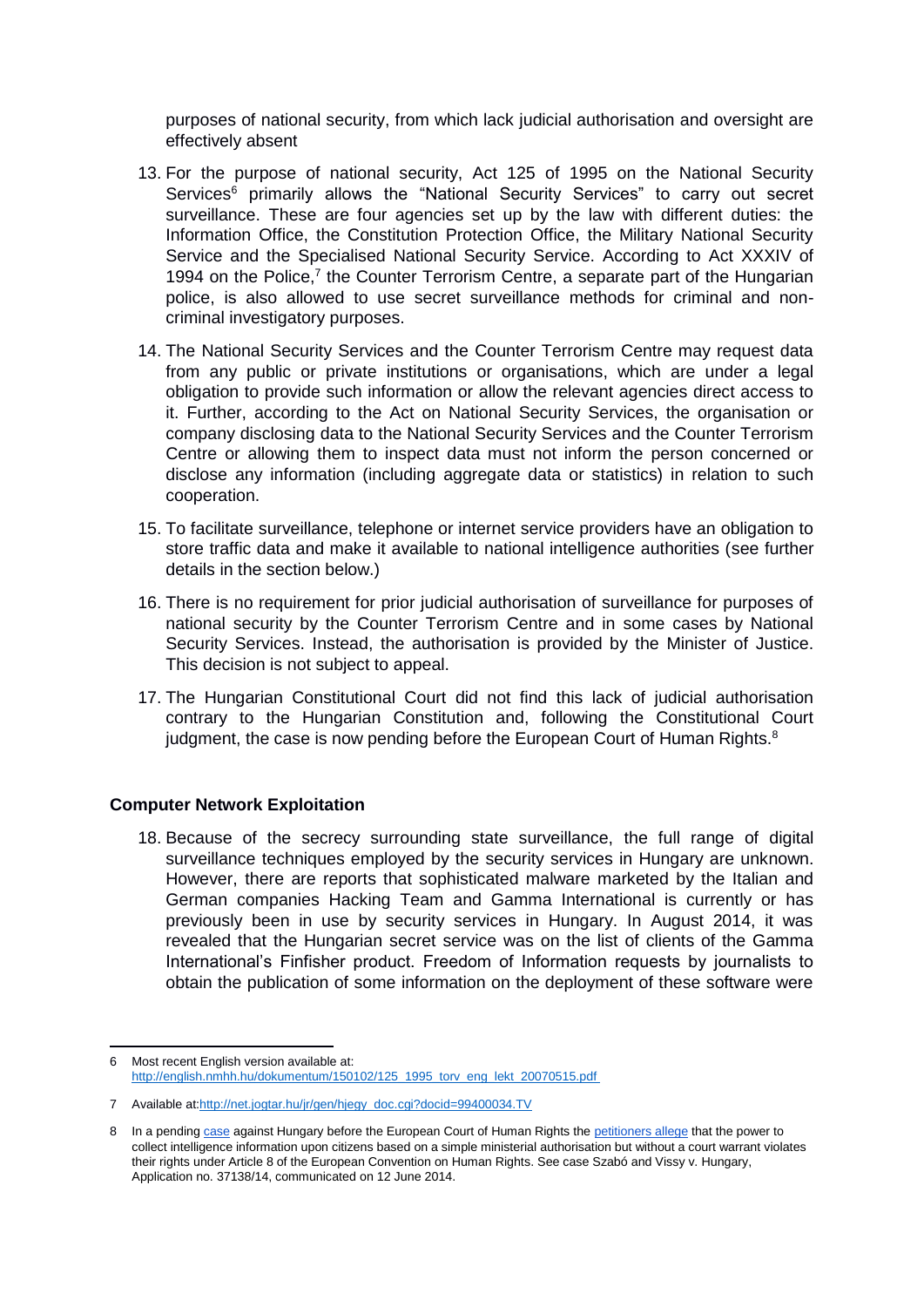denied citing interests of national security. In July 2015, it was further revealed<sup>9</sup> that the Hungarian government bought<sup>10</sup> spyware from the Italian company Hacking Team

19. These software programs can be used to hijack computer and mobile devices, whilst remaining undetectable to users, as they are designed to bypass common antivirus programmes and encryption. They can covertly collect, modify and/or extract data from the targeted device, including remotely turning on and control the microphone and camera of the device. As such they are a particularly intrusive form of electronic surveillance given the personal information that can be obtained from such access. There appears to be no explicit legislative authority in Hungary for the National Security Services to use such technologies.

#### **Imposition of requirements to the communication and internet service providers**

- 20. The Electronic Communications Act requires communications service providers to "cooperate with organizations authorized to perform intelligence information gathering and covert acquisition of data" and to "agree with the National Security Special Service about the conditions of the use of tools and methods for the covert acquisition of information and covert acquisition of data."<sup>11</sup>
- 21. Further, under the Government decree No. 180/2004 on the rules of cooperation between electronic communication, communications service providers must ensure, among other things, that all conditions necessary for the implementation of tools in relation to covert investigation operations are provided; e.g. a lockup room where the necessary equipment can be placed and non-stop technical assistance, if required.
- 22. Authorities can implement technical devices so that they have direct access to the networks of electronic communications service providers, without the personal assistance of the employees of the service providers.

## **Mandatory retention of metadata in violation of the right to privacy and data protection**

- 23. In April 2014 the Court of Justice of the European Union (CJEU) declared invalid the Data Retention Directive on the retention of communication data by Internet and telephone service providers.<sup>12</sup> Despite the annulment of the EU directive, the Hungarian Act implementing data retention still remains in force.
- 24. The Hungarian Act on Electronic Communications establishes that service providers must retain telephone and Internet communications traffic data for six months. Communication traffic or "metadata" refers to the identity, location, the frequency of communications and other data of this kind of the individuals but not the contents of communications. However, such data allows for drawing accurate conclusions

**<sup>.</sup>** 9 Euronews, *The buzz about the business of government surveillance – after the Hack Team hack,* 8 July 2015. Available at: <http://www.euronews.com/2015/07/08/the-buzz-about-the-business-of-government-surveillance-after-the-hacking-team/>

<sup>10</sup> Index, 7 July 2015. Magyarország 600 milliót fizetett a világ legostobább hekkereine. Available at: [http://index.hu/tech/2015/07/07/600\\_milliot\\_fizettunk\\_a\\_vilag\\_legostobabb\\_hekkereinek/](http://index.hu/tech/2015/07/07/600_milliot_fizettunk_a_vilag_legostobabb_hekkereinek/)

<sup>11</sup> See Act C of 2003 on Electronic Communications, Article 92.

<sup>12</sup> According to the decision, the directive had exceeded the limits of proportionality concerning the right to privacy and protection of personal data, as it failed to establish guarantees that counterweigh such limitations. See Court of Justice of the European Union, Judgment in Joined Cases C-293/12 and C-594/12, Digital Rights Ireland and Seitlinger and Others, Judgment of 8 April 2014.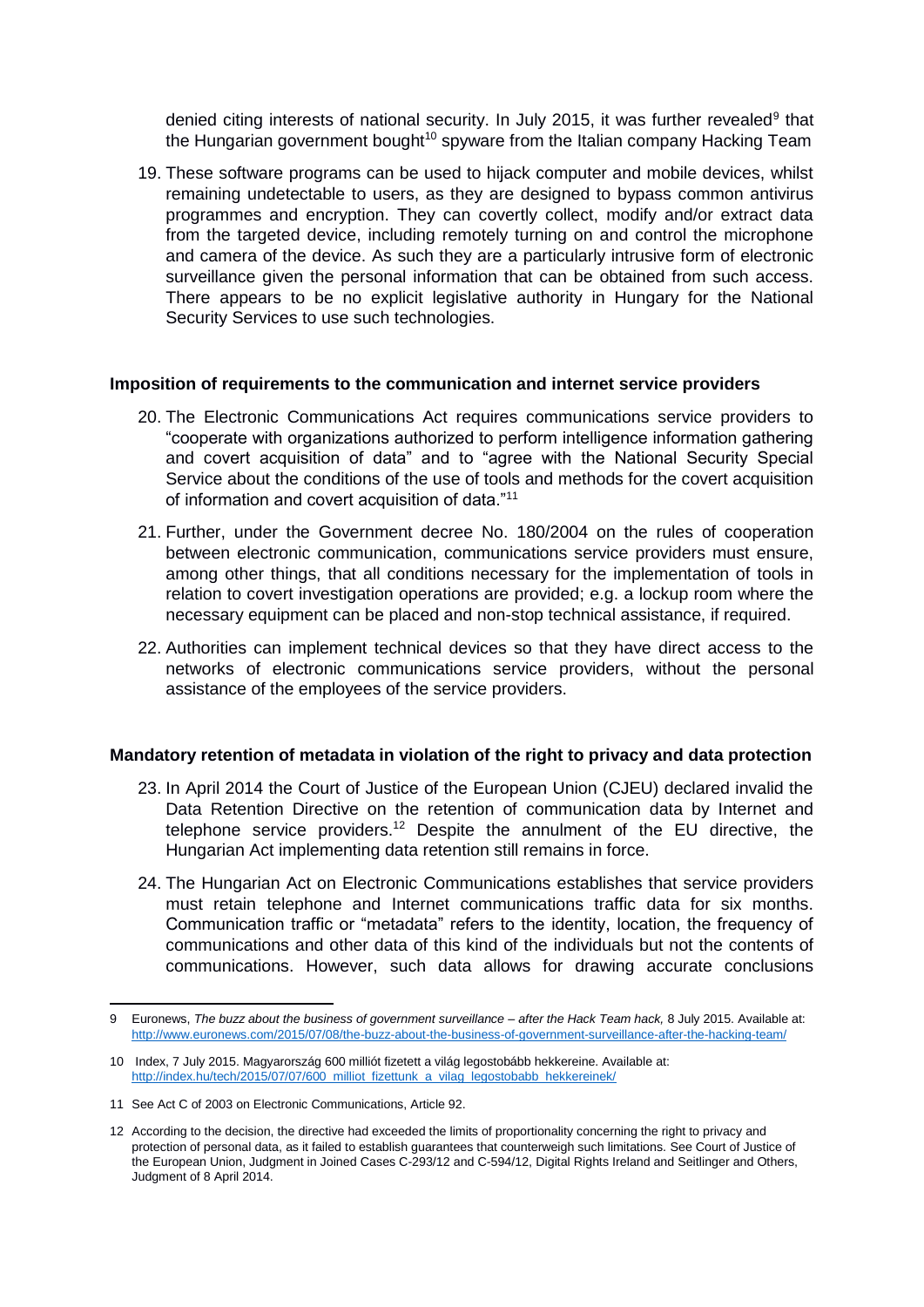regarding the private lives, everyday habits, travel patterns and social environment of concerned persons, even without intercepting the contents of communications.

- 25. The interception, collection and use of metadata all interfere with the right to privacy, as it has been recognized by human rights experts, including the UN Special Rapporteur on freedom of expression, the UN Special Rapporteur on counterterrorism and human rights and the High Commissioner for Human Rights.<sup>13</sup> The CJEU noted that metadata may allow "very precise conclusions to be drawn concerning the private lives of the persons whose data has been retained" and concluded that the retention of metadata relating to a person's private life and communications is, in itself, an interference with the right to privacy.
- 26. Under the Hungarian law, everyone's communications data is retained irrespective of whether it relates to any serious crimes; the authorities can request communication data in bulks without having to provide any kind of justification; the concerned persons' right to being informed is not protected and they do not have the right to demand that their communication data is deleted.
- 27. As such, the data retention requirement under the Hungarian law does not meet the criteria of necessity and proportionality, and accordingly, the act allows for the unlawful interference with the right to privacy. Further, following the decision of the CJEU the blanket retention of metadata provided for in Hungarian law is in breach of existing EU provisions protecting the right to privacy, such as the Data Protection Directive 1995/46 and the Directive on privacy and electronic communications 2002/58/EC.

#### **Ineffective oversight of surveillance powers**

 $\overline{a}$ 

- 28. Parliamentary oversight of the National Security Services is conducted by the National Security Committee.<sup>14</sup> The chair of the National Security Committee is always a member of the parliamentary opposition
- 29. According to Article 14 of Act 125 of 1995 on the National Security Services, the Committee has powers to exercise parliamentary control through, inter alia, the following measures: requesting information from Ministers and from the general directors of the National Security Services, investigating complaints of unlawful activity by the National Security Services, and requesting that the minister carries out the investigation and informs the Committee of its results, if it presumes that the activity of a national security service is unlawful or improper.
- 30. Despite its relatively strong power, this parliamentary control is considered political and not easily accessible to average citizens. According to our information, these procedures have never been triggered. The HCLU is currently drafting a complaint under this legal framework to request the Committee to investigate the purchase and usage of malware designed for unlawful surveillance

<sup>13</sup> See report of the UN Special rapporteur on the promotion and protection of the freedom of opinion and expression, UN doc. A/HRC/23/40, 17 April 2014; report of the UN Special Rapporteur on the promotion and protection of human rights and fundamental freedoms while countering terrorism, UN doc. A/69/397, 23 September 2014, and report of the UN High Commissioner for Human Rights, Right to Privacy in the Digital Age, UN doc. A/HRC/27/37, 30 June 2014.

<sup>14</sup> For the Military National Security Service, the oversight is in co-operation with the Committee for Defence and Law Enforcement, although it is the National Security Committee that is responsible for the parliamentary control over the Military National Service's classified activities.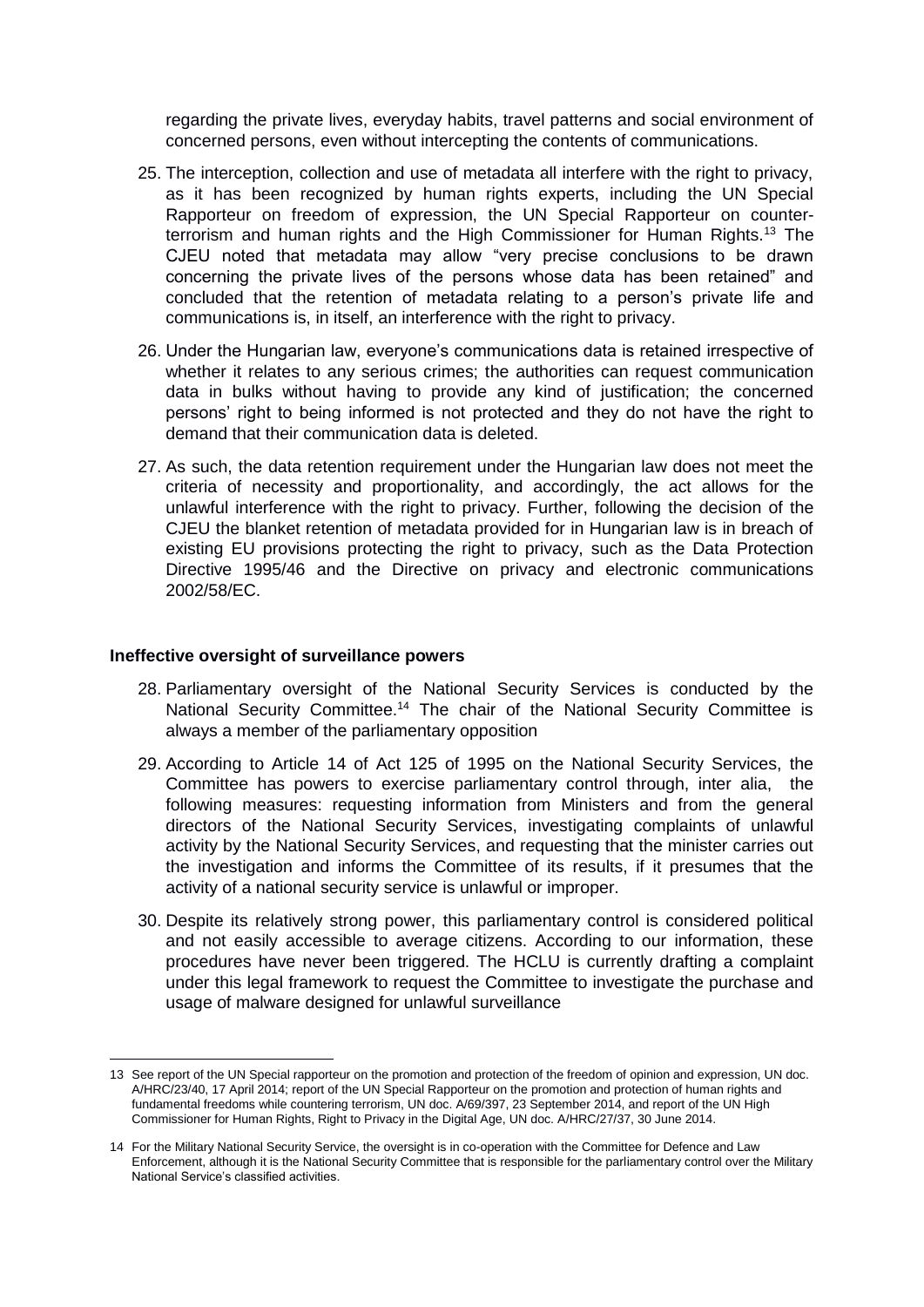- 31. In theory, the activities of the National Security Services are not excluded from the application of the general data protection act (Act CXII of 2011 on informational selfdetermination and freedom of information.)<sup>15</sup> Therefore data protection remedies and redress mechanisms are applicable, including investigation by the National Data Protection and Freedom of Information Authority (DPA). However, the Act on National Security Services states that in the interest of national security or to protect the rights of others, the general director of the national security service may refuse the request to disclose data processed by the National Security Services or included in the data forwarding records; or to delete his/her personal data or to learn data of public interest managed by the National Security Services. There are serious concerns about the independence of the DPA following the circumstances of its establishment<sup>16</sup> and its activities
- 32. The Commissioner for Fundamental Rights has also powers investigating complaints related to secret surveillance. Despite his powers, the Commissioner has never conducted any investigation on secret surveillance or other privacy matters since the establishment of the DPA. Instead, the Commissioner either refers the case to the DPA or quotes the DPA's legal opinion.

## **Lack of effective whistleblower protection in Hungary**

- 33. This weak oversight over the secret surveillance of intelligence agencies is compounded by the lack of effective protection for whistleblowers and, more generally, significant restrictions on the lawful exercise of the right to freedom of expression in Hungary.
- 34. A new whistleblower act came into force on 1 January 2014 (Act CLXV of 2013 on complaints and whistle-blowers). A<sup>17</sup> However, the law fails to provide meaningful protection, as whistleblowing is defined not as the disclosure of information but reporting a problem to the responsible authority. Hence, whistleblowers seeking to publish information disclosing wrongdoings are not protected under the act and can even be prosecuted for a breach of confidentiality or charged with defamation.
- 35. Procedurally, the 2014 law introduced a new power to the Office of the Ombudsman, to which whistleblowers can report their complaints. However, the Ombudsman does not take the content of these reports into consideration but forwards them to the body that is entitled to investigate and remedy the alleged violation. It then reviews the conduct of such investigations.
- 36. While the act suggests that when a report is filed, the whistleblower is protected from any detrimental measure against them, it does not explicitly provide a defence for the disclosure of confidential information, nor from the opening of criminal proceedings against them.

# **Introduction of CCTV with facial recognition capability without adequate safeguards**

 $\overline{a}$ 15 Available at: [http://naih.hu/files/Privacy\\_Act-CXII-of-2011\\_EN\\_201310.pdf](http://naih.hu/files/Privacy_Act-CXII-of-2011_EN_201310.pdf) 

<sup>16</sup> *Hungarian Civil Liberties Union,* The Hungarian data protection authority was conceived in sin, 10 April 2014. Available at: *<http://tasz.hu/node/4113>*

<sup>17</sup> Available at: [http://corruptionprevention.gov.hu/download/7/a2/90000/KIM%20555\\_2013-4.pdf](http://corruptionprevention.gov.hu/download/7/a2/90000/KIM%20555_2013-4.pdf)